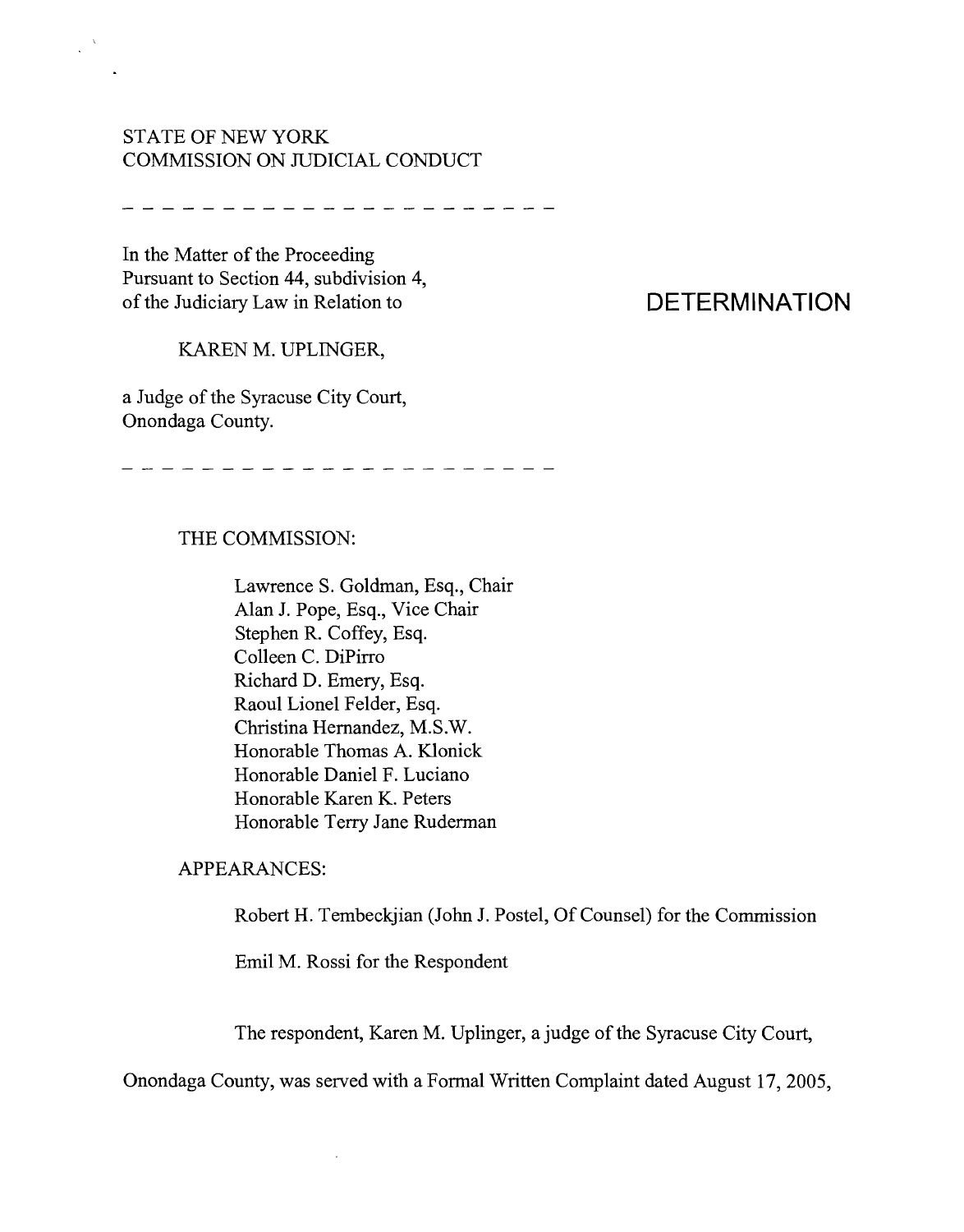containing two charges. Respondent filed an answer dated October 17,2005.

On March 3, 2006, the administrator of the Commission, respondent's counsel and respondent entered into an Agreed Statement of Facts pursuant to Judiciary Law §44(5), stipulating that the Commission make its determination based upon the agreed facts, recommending that respondent be censured and waiving further submissions and oral argument.

On March 9,2006, the Commission approved the agreed statement and made the following determination.

1. Respondent has been a judge of the Syracuse City Court, Onondaga County since January 1, 2002.

As to Charge I of the Formal Written Complaint:

2. On or about June 2, 2004, respondent presided over *People* v. *Frederick H. Lawton,* in which the defendant was charged with Petit Larceny. Onondaga County Assistant District Attorney Christy Caratozzolo was the prosecutor. Tylan Bozeman was defense counsel.

3. The proceeding in *People* v. *Frederick H. Lawton* began at about 9:30 A.M. with discussions between respondent, Ms. Caratozzolo and Mr. Bozeman. *Voir dire* and jury selection concluded around 11:00 A.M.

4. The proceeding continued with instructions to the jury by respondent and opening statements by the Assistant District Attorney and defense counsel.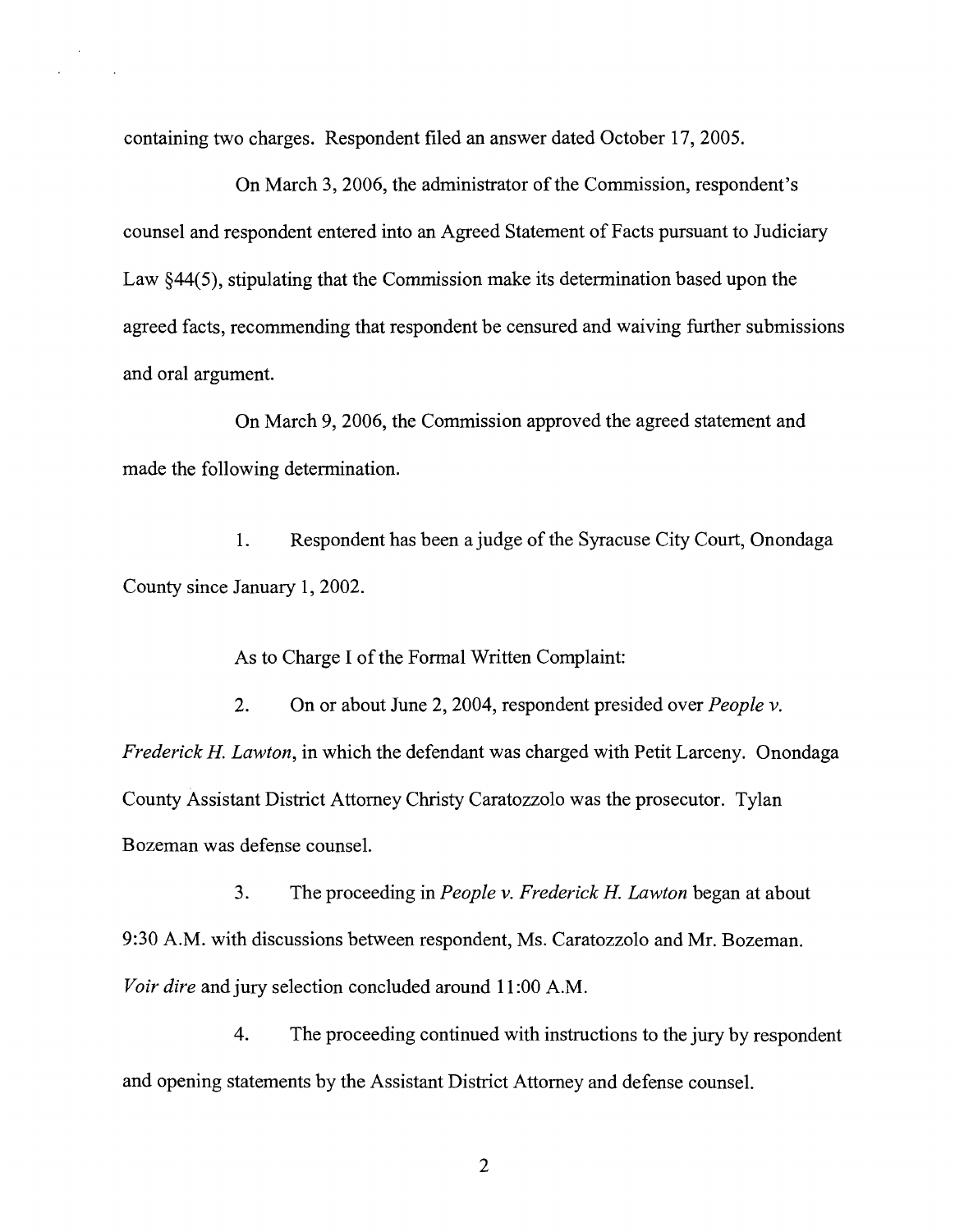5. Prior to the testimony of the first witness, respondent stated that she preferred that the proceeding progress until 1:00 P.M. before taking a break. Respondent asked Ms. Caratozzolo if she was prepared to proceed, and Ms. Caratozzolo said that she had one witness whose testimony would be quick. Respondent told Ms. Caratozzolo, ".. .lets see how it goes" and "we'll play it by ear." Ms. Caratozzolo sent Michael Bosak and David Nolan, her second and third witnesses, to lunch, advising them to return by 1:30 P.M. Ms. Caratozzolo did not tell this to respondent.

6. At the conclusion of the first witness's testimony at about  $11:45$ A.M., Ms. Caratozzolo checked to see if her next witnesses were available. The witnesses were not available and respondent learned that they were not in the building. Ms. Caratozzolo advised respondent that the witnesses had been present at 10:00 A.M. Respondent recessed the proceeding for a few minutes, and at about 12:10 P.M., after a short discussion with counsel, she recessed again for lunch and to handle other court matters until 3:00 P.M.

7. Proceedings reconvened at 3:00 P.M. Mr. Bosak and Mr. Nolan appeared before respondent and the following ensued:

THE COURT: I don't know what happened this morning, and I'm going to ask you a couple questions, but I'll tell you, I can hold you in contempt of court right now, and you don't have permission to go anywhere until I excuse you, that means to the bathroom. IfI have to get a deputy down here to watch the witness room, I will. I want to know where both of you were this morning, and why you left this building?

MR. BOSAK: Your Honor, my name is Mike Bosak. I did 26 years in law enforcement.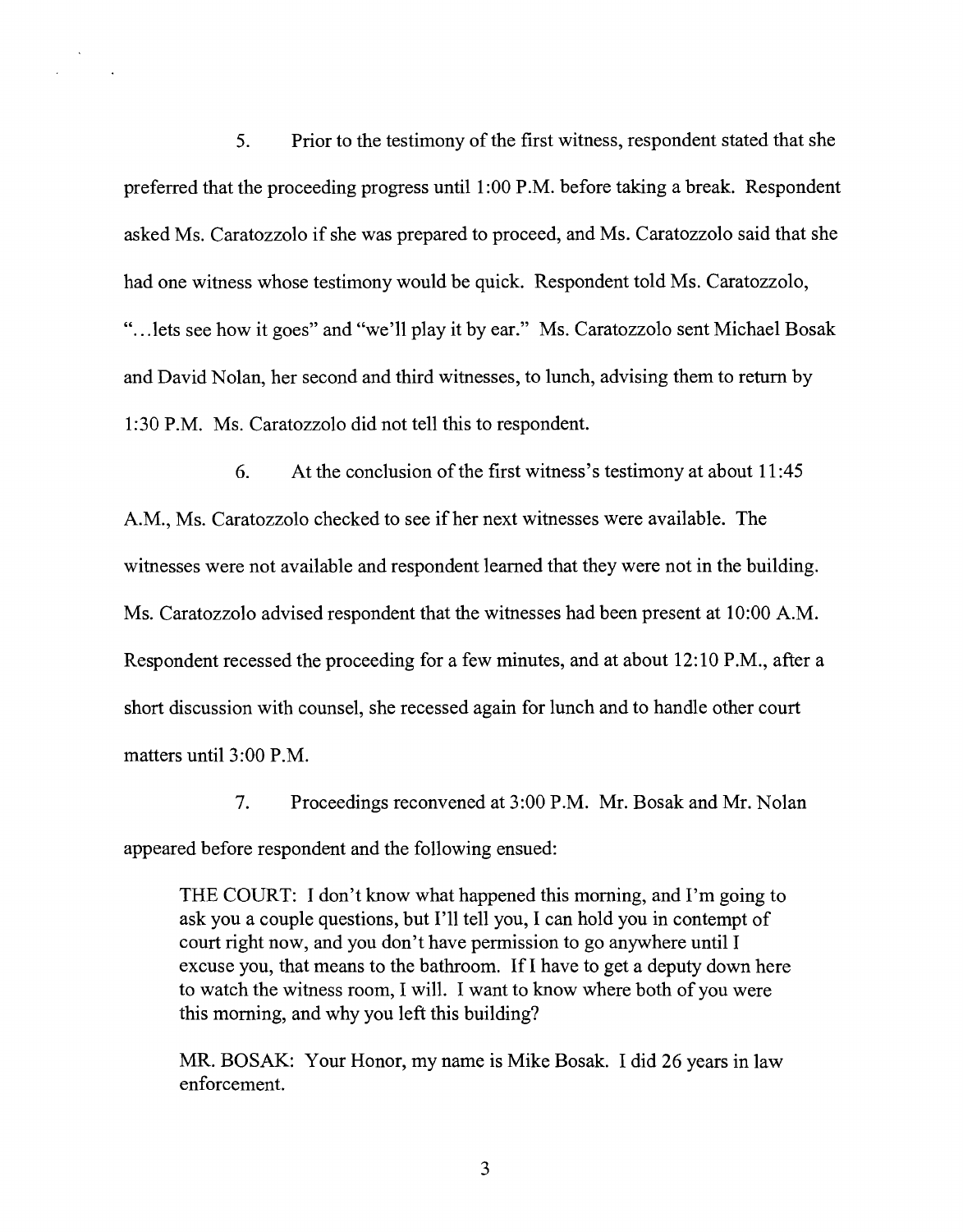THE COURT: I appreciate that.

 $\ddot{\phantom{a}}$ 

MR. BOSAK: The DA advised us that we wouldn't be heard before noon.

THE COURT: Who at the DA's office?

MR. BOSAK: Right here.

THE COURT: She said you could go to lunch.

MS. CARATOZZOLO: I said I didn't believe we would be going past noon.

THE COURT: All right, and then you said you were three blocks away, and it took you 45 minutes to get back.

MR. BOSAK: We were having lunch.

THE COURT: I ask where?

MR. BOSAK: It was an Irish restaurant over here by the Armory.

MS. CARATOZZOLO: Judge, they are not from the area.

MR. BOSAK: I'm from New York City, your Honor.

THE COURT: But I am really not happy. This cost me  $-$  don't argue with me. If you have been in law enforcement that long, you know how trials go. You know they can go one way or the other, and I cannot imagine that you would be that far away from this building and not get back here in at least 45 minutes or an hour.

MR. BOSAK: I'm sorry if we offended the Court.

THE COURT: I appreciate your apology.

MR. NOLAN: I apologize to the Court.

THE COURT: You sit out there in the witness room until called. You don't go to the bathroom without permission, understand?

MR. BOSAK: We won't, your Honor.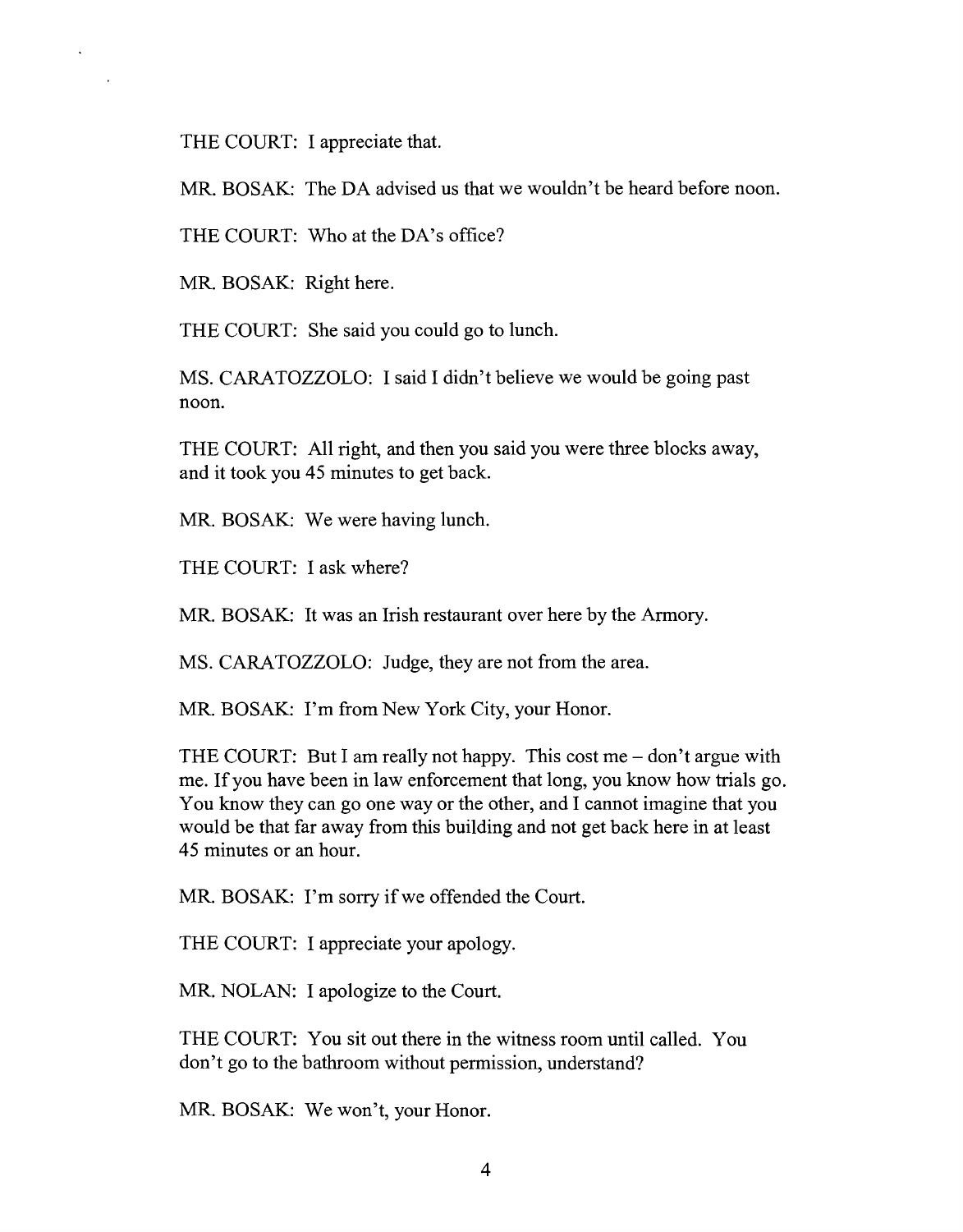8. The witnesses were escorted by Ms. Caratozzolo to the witness room where they waited to be called. After about 30 minutes, the witnesses were advised that they could leave because a mistrial had been granted on grounds having nothing to do with them. The witnesses were not actually denied the use of bathroom facilities, and they never asked to use such facilities.

9. Respondent acknowledges that her actions toward the witnesses were impatient, undignified and discourteous.

As to Charge II of the Formal Written Complaint:

10. On or about October 13,2004, respondent presided over *People* v. *Artis Bey.* The defendant had been convicted of Assault, Third Degree, and was before respondent for sentencing. Onondaga County Assistant District Attorney Darlene Donald was the prosecutor. Oscar McKenzie was defense counsel.

11. Pursuant to the regular practice in Syracuse City Court, Mr. Nushwat, the victim, began reading a statement to the court. Respondent repeatedly interrupted Mr. Nushwat. At one point, as Mr. Nushwat was reading his statement, respondent said to him in a loud, angry voice, "1 don't believe half of anything you said so I'd appreciate it if you'd sit down."

12. At another point, as Mr. Nushwat was reading his statement, respondent said to the defendant: "You don't have to listen to this if you don't want to."

13. When Mr. Nushwat concluded his statement, respondent ordered him to leave the courtroom. When Ms. Donald objected, respondent sharply told Mr.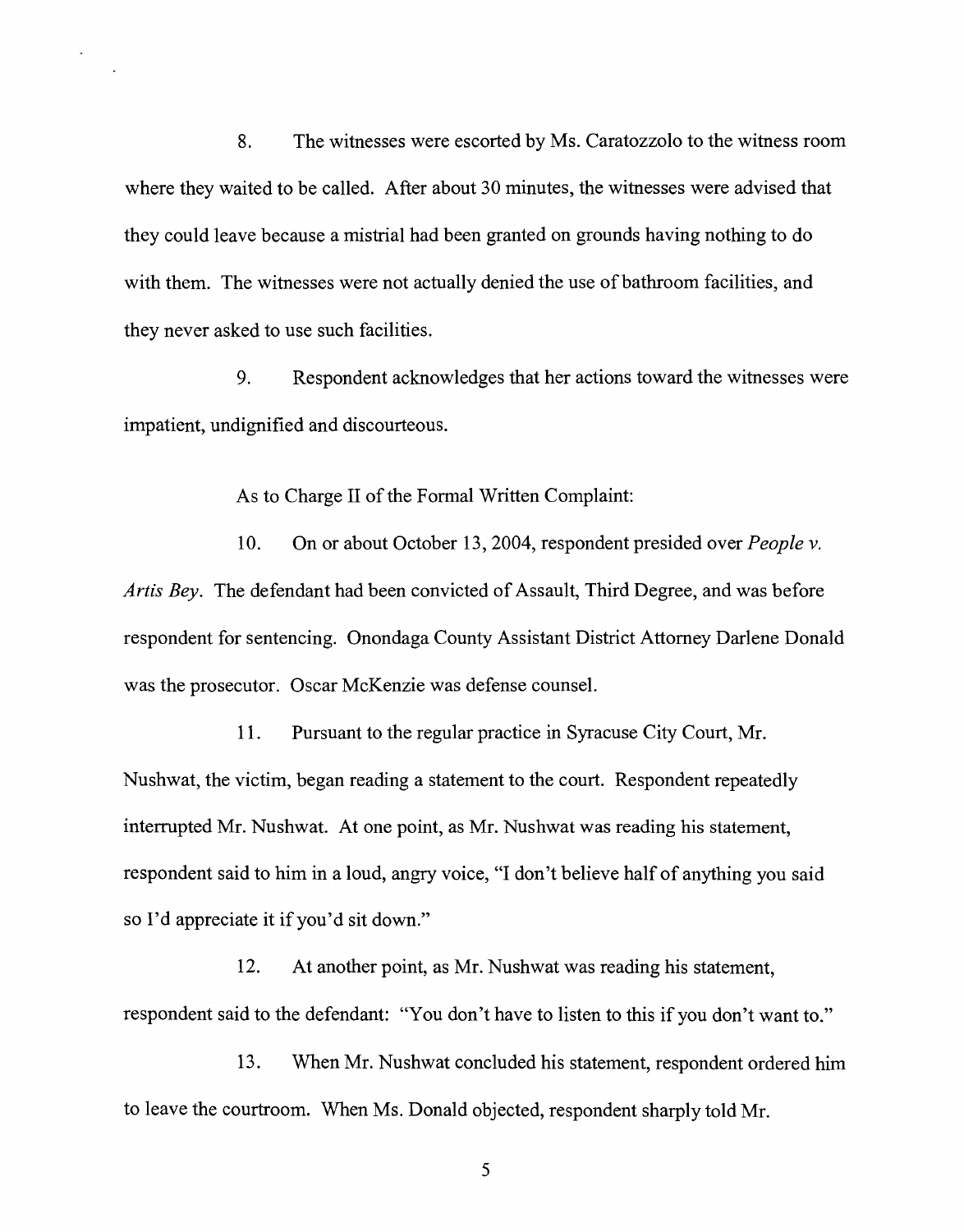Nushwat to sit in the back of the courtroom, stating: "Please leave the courtroom...

Please get away from here. Get away from this bench. Sit in the back."

14. During her discussion of the defendant's sentence, respondent

compared Mr. Nushwat to "Tommy Flanagan," a fictitious pathological liar played by Jon

Lovitz on the television program "Saturday Night Live," by stating in a mocking voice

that was intended to be an impression of the "Tommy Flanagan" character:

[T]his man testified*first* that he did not follow him into the elevator. *Oh yes,* then he testified that he did follow him into the elevator. *Then* he testified to something else, and *then* he testified to some - I thought I was watching Saturday Night Live.

\* \* \*

I think if you listen to Jon Lovitz, you might get an impression of how I felt when I was listening to this testimony.

15. Respondent acknowledges that her treatment of Mr. Nushwat was insulting and demeaning. Respondent understands that it does not excuse her behavior and actions but wishes the Commission to know that at the time of the *Bey* sentencing proceeding she had been under stress stemming from the care that she was providing to her 94 year old mother for the two prior days resulting from an accidental fall and hospitalization.

16. After the proceeding, respondent recognized that her actions were inappropriate. Respondent immediately sought counsel from a superior court judge. In December 2004 respondent was contacted on Mr. Nushwat's behalf by Charles Keller, Esq., who discussed Mr. Nushwat's objection to the proceeding, and that all he wanted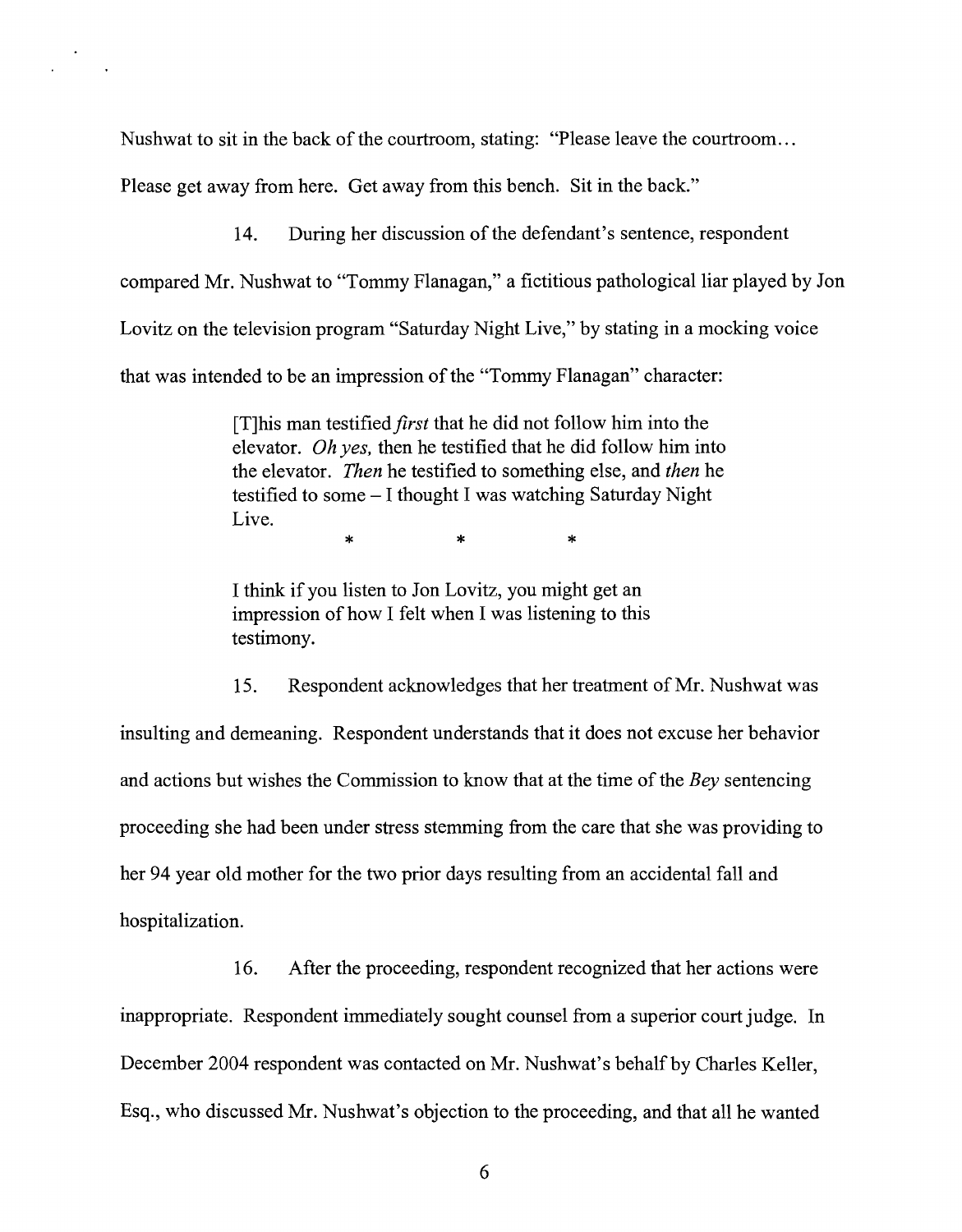was an apology. Respondent agreed to apologize to Mr. Nushwat, but Mr. Nushwat did not thereafter have further contact with Mr. Keller and respondent had no further contact with Mr. Nushwat. Respondent on her own volition attended an educational session designed by OCA for dealing with control in the courtroom.

Upon the foregoing findings of fact, the Commission concludes as a matter of law that respondent violated Sections 100.1,  $100.2(A)$  and  $100.3(B)(3)$  of the Rules Governing Judicial Conduct ("Rules") and should be disciplined for cause, pursuant to Article 6, Section 22, subdivision a, of the New York State Constitution and Section 44, subdivision 1, of the Judiciary Law. Charges I and II of the Formal Written Complaint are sustained insofar as they are consistent with the above findings, and respondent's misconduct is established.

Every judge is required to be "patient, dignified and courteous" to litigants and others with whom the judge deals in an official capacity (Rules, §100.3[B][3]). The record here establishes that on two occasions respondent exhibited rude and demeaning conduct toward witnesses in proceedings before her.

In June 2004 respondent sternly admonished two witnesses who had been unavailable to testify earlier that day. Unbeknownst to the judge, the witnesses had left after being told by the prosecutor that they could go to lunch. Angry at the delay occasioned by the witnesses' absence, respondent threatened to hold the witnesses in contempt, ordered the witnesses to be confined in a witness room until they testified, and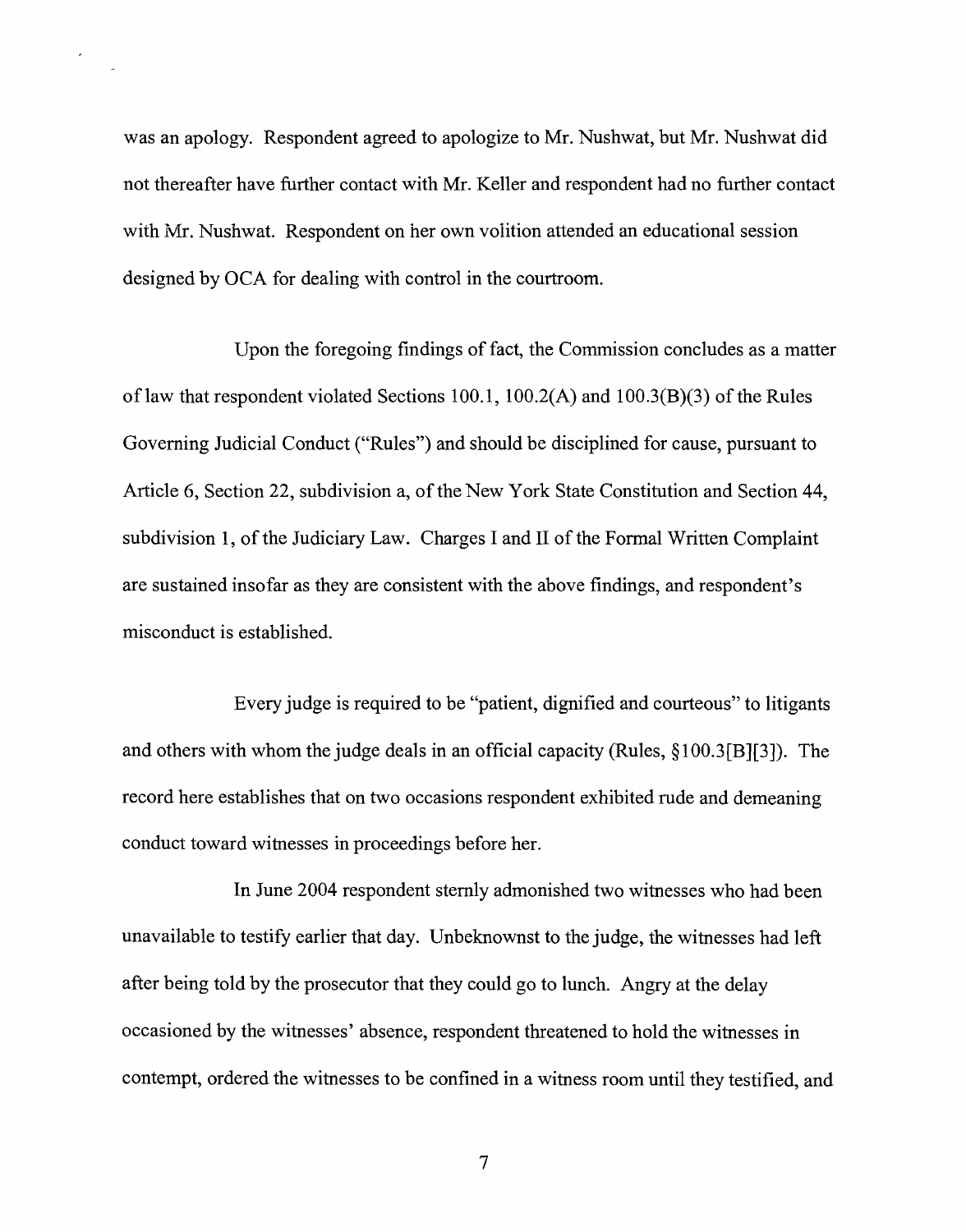forbade them from using the bathroom facilities without her permission. Even after learning that the witnesses had been absent with the prosecutor's permission, respondent reiterated her order confining them to the witness room and prohibiting them from using the bathroom without permission. Whether or not respondent meant her statements about not going to the bathroom without permission to be taken literally, her comments were undignified and discourteous, as respondent has acknowledged.

In another case four months later, respondent demeaned and mocked the victim of an Assault, who was delivering a statement prior to the sentencing. Respondent repeatedly attempted to curtail the victim's statement, mockingly compared him to a comedic character, and directed him to leave the courtroom when he finished speaking although he had a right to remain for the sentencing; she permitted him to stay after the ADA objected. While a judge has considerable leeway at sentencing to explain the reasons for the sentence imposed, respondent's insulting, demeaning comments to and about the victim in the case were completely gratuitous. *See, Matter of Hanophy*, 1998 Annual Report 135 (Comm. on Judicial Conduct) (judge was censured for making inappropriate statements at sentencing in a highly publicized case, including discourteous remarks about the defendant's parents and gratuitous comments about the British legal system).

In mitigation, we note that respondent has acknowledged that her comments were inappropriate and that, subsequent to the events described above, she voluntarily attended an educational session sponsored by the courts for dealing with control in the